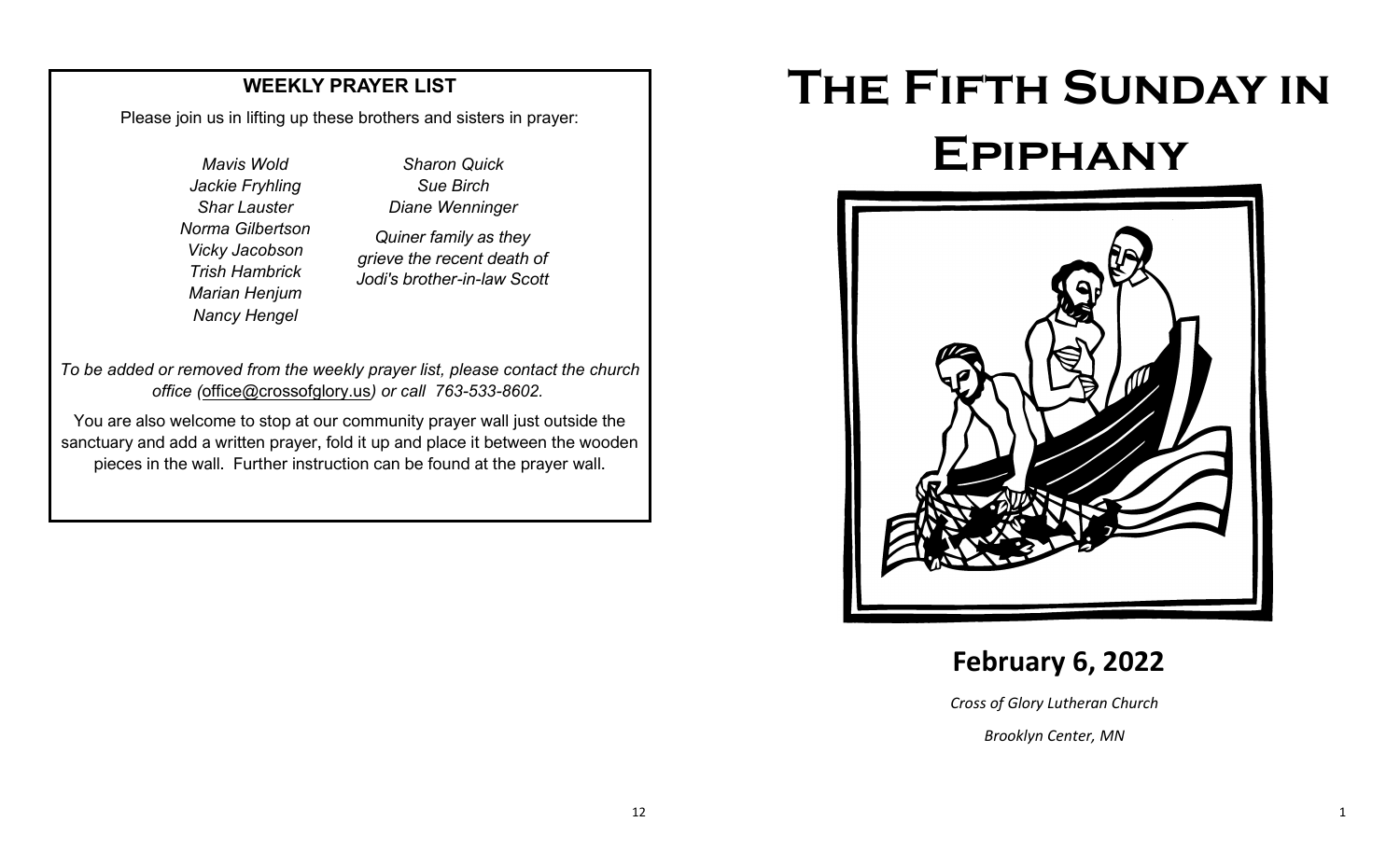#### **PRELUDE**

#### **WELCOME**

#### **CONFESSION + FORGIVENESS**

*\*\* Please stand as you are able*

Pastor: Blessed be the holy Trinity,  $+$  one God, who creates us, redeems us, and calls us by name. **All: Amen.**

Let us confess our sin in the presence of God and of one another.

*(Silence is kept for reflection)*

#### Most merciful God,

**We confess that we have sinned against you and your beloved children. We have turned our faces away from your glory when it did not appear as we expected. We have rejected your word when it made us confront ourselves. We have failed to show hospitality to those you called us to welcome. Accept our repentance for the things we have done and the things we have left undone. For the sake of Jesus Christ, have mercy on us. Forgive us and lead us, that we may bathe in the glory of your Son born among us, and reflect your love for all creation. Amen.** Rejoice in this good news:

In  $+$  Christ Jesus, your sins are forgiven. You are descendants of the Most High, adopted into the household of Christ, and inheritors of eternal life. Live as freed and forgiven children of God.

#### **WORSHIP LEADERSHIP**

Lead Pastor: Rev. Ali Tranvik Vocalist, choir, and handbell director: Keith J. Williams Pianist, vocalist, worship team director, tech director: Mark Trease Lector: Gayle Merritt Greeters: Barb Thomson and Judy Olson Communion Judy Lewis, Verle Smith, Lois Tollefsrud Technical Team: Ryan Bailey, Dawn Bailey, and Bill Bailey Ministers: The people of Cross of Glory

### ANNOUNCEMENTS

- The COG community is invited to the funeral of Lois Vaala at 10:30 am on Friday, Feb 11 at Cross of Glory (visitation begins at 10 am and a reception will follow).
- CEAP is currently in need of baby wipes, baby diapers (all sizes), dog food, and cat food. Donations can be brought to CEAP or dropped off at church. For more information, contact Judy Olson.
- If you are interested in switching to or being set up with electronic giving, please contact Rachel in the office.
- All are welcome to take part in Bible Study each Tuesday morning at 9:30 am via Zoom or in person.
- The Vision + Vocation Team will have its monthly meeting this Tuesday evening 2/8 at 7 pm in the Library.
- To learn more about tutoring a student in the Brooklyn Center community, please contact Isak Tranvik.
- If you're interested in reading Bonhoeffer's "Discipleship" with fellow folks from the COG community, let Isak know. Copies of the book are available upon request.
- Pastor Ali's designated office hours for pastoral care--virtual or in-person- are Tuesdays from 10:30-1:30 and Wednesdays from 2-5, and designated home/care facility visitation hours are Thursdays from 3-5. Please reach out if you'd like to connect!

#### **Amen.**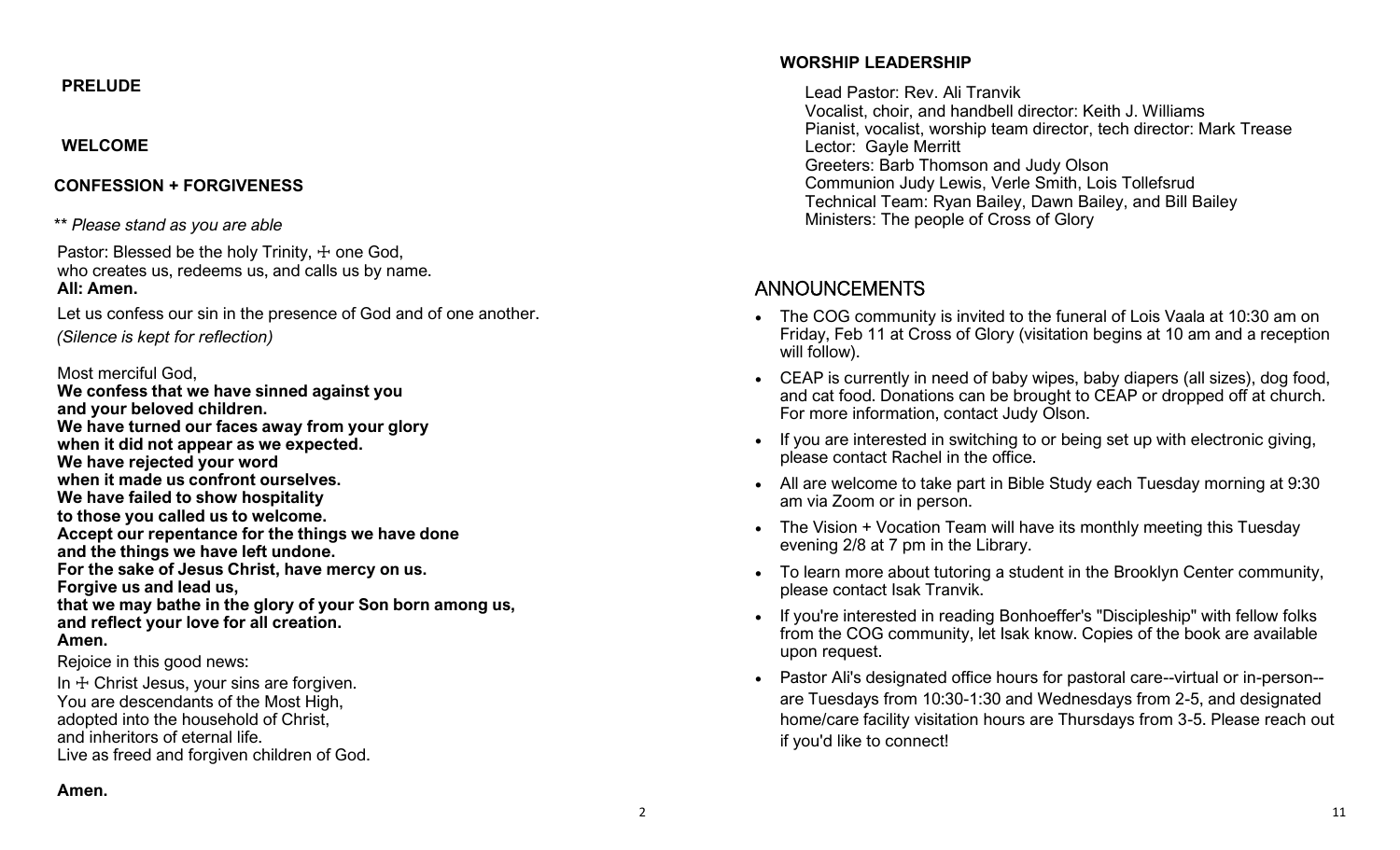#### **Verse 1**

Are you thirsty Are you empty Come and drink these living waters Tired and broken Peace unspoken Rest beside these living waters

#### **Verse 2**

Christ is calling Find refreshing At the cross of living waters Lay your life down All the old gone Rise up in these living waters

#### **Chorus**

There's a river that flows With mercy and love Bringing joy to the city of our God There our hope is secure Do not fear anymore Praise the Lord of living waters

## **MUSIC Living Waters**

**Verse 3** Spirit moving Mercy washing Healing in these living waters Lead your children To the shoreline Life is in these living waters

#### **Bridge** Ooh Ooh Ooh

Ooh Ooh Ooh

#### **Verse 4**

Are you thirsty Are you empty Come and drink these living waters Love forgiveness Vast and boundless Christ He is our living waters

### **Ending**

There our hope is secure Do not fear anymore Praise the Lord of living waters

#### **DISMISSAL**

Go in peace. Share God's abundance.

### **POSTLUDE**

#### **MUSIC CREDITS**

The Order of Service is from Evangelical Lutheran Worship which is commended for use in the Evangelical Lutheran Church in America.

Sundays and Seasons © 2020 Augsburg Fortress. Reprinted by permission under Augsburg Fortress Liturgies Annual License #024779. All rights reserved.

1. Making their way down through the ages, sinners and saints have heard God's call: wealthy and poor, powerful, lowly, Jesus' disciples, one and all. Gathered for worship, offering thanks, the greatest with the least have come to share this feast.

2. Making their way all the world over, Christians assemble on this day, hearing the Word, sharing the banquet, learning to walk in Jesus' way.

**MUSIC** Making Their Way ACS 979 vs 1-3

Members of Christ, united in love, they seek our God to know, and so together grow.

3. Making our way season by season, pilgrims, we journey till life's end, traveling light, sharing the riches, caring for stranger as for friend, till in the joy of longing fulfilled, together we will come to our eternal home.

### **GREETING**

P: The grace of our Lord Jesus Christ, the love of God, and the communion of the Holy Spirit be with you all. **ALL: And also with you.**

*\*\* please be seated*

### **MUSIC** You Have Come Down to the Lakeshore ELW 817 vs 1-3

1 You have come down to the lakeshore seeking neither the wise nor the wealthy, but only asking for me to follow.

#### *Refrain*

Sweet Lord, you have looked into my eyes; kindly smiling, you've called out my name. On the sand I have abandoned my small boat; now with you, I will seek other seas.

- 2 You know full well what I have, Lord: neither treasure nor weapons for conquest, just these my fish nets and will for working. *Refrain*
- 3 You need my hands, my exhaustion, working love for the rest of the weary- a love that's willing to go on loving. *Refrain*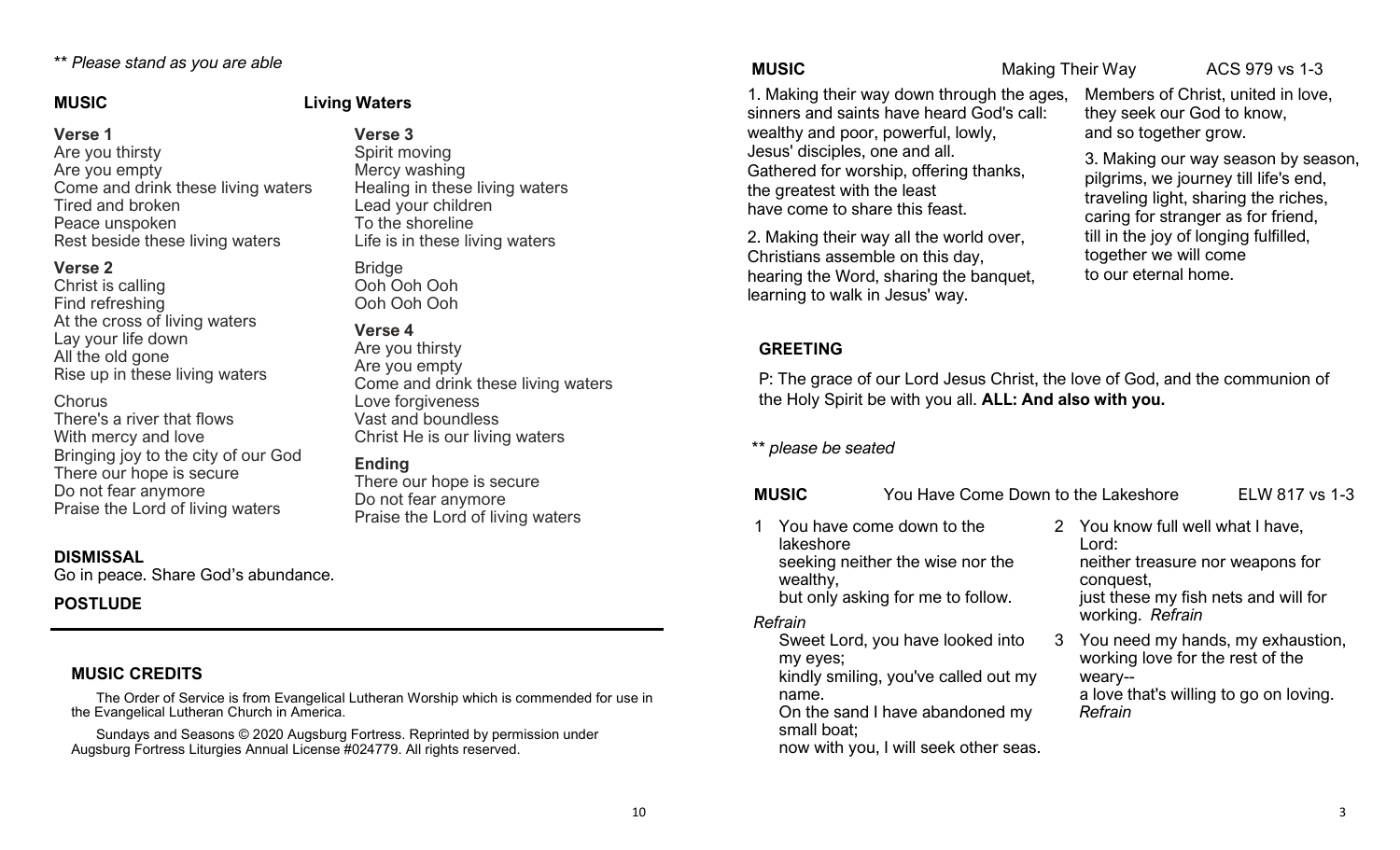#### **PRAYER OF THE DAY**

*The Lord be with you.* **And also with you.** *Let us pray together...* 

O God, **a life in you is a life of abundance. Help us be faithful receivers of it and witnesses to it, that in your name, we might share it, through Jesus Christ our Lord. Amen.**

**MUSIC** Will You Come and Follow Me ELW 798 vs 1-3, 5

"Will you come and follow me if I but call your name? Will you go where you don't know and never be the same? Will you let my love be shown, will you let my name be known, will you let my life be grown in you and you in me?

2 "Will you leave yourself behind if I but call your name? Will you care for cruel and kind and never be the same? Will you risk the hostile stare. should your life attract or scare? Will you let me answer pray'r in you and you in me?

#### **FIRST READING** Psalm 138

- I give you thanks, O LORD, with my whole heart;
- before the gods I sing your praise;
- I bow down towards your holy temple
- and give thanks to your name for your steadfast love and your faithfulness; for you have exalted your name and your word above everything.

On the day I called, you answered me,

you increased my strength of soul.

All the kings of the earth shall praise you, O LORD,

- 3 "Will you let the blinded see if I but call your name? Will you set the pris'ners free and never be the same? Will you kiss the leper clean, and do such as this unseen, and admit to what I mean in you and you in me?
- 5 Lord, your summons echoes true when you but call my name. Let me turn and follow you and never be the same. In your company I'll go where your love and footsteps show. Thus I'll move and live and grow in you and you in me.

#### **COMMUNION**

*All are welcome to partake in this holy meal at God's table. Christ is the host and we are the guests. If you're worshipping in person, please stay seated until an usher dismisses your row. When dismissed, please come forward, maintaining physical distance, and stop at hand-sanitizing station. You'll receive a wafer (gluten-free option available upon request). You are then invited to take a cup of wine or grape juice from the tray (server will not hand it to you). There will be no dipping the wafer into a common cup at this time. After consuming, please return to your seats, and drop used cups in the baskets located at the end of the front pews. If you need assistance, simply cue an usher and we'll be glad to serve you in your seat. Thanks for your patience and grace as we continue to assess and update our pandemic-time communion practices!* 

*For those worshiping at home, you're invited to gather bread/crackers and wine/juice. We give God thanks that we are joined together as one body through this holy meal, even across time and space* 

The body of Christ is given for you. **Amen**.

The blood of Christ is shed for you. **Amen**.

#### **MUSIC DURING COMMUNION**

There is enough There is enough There is enough Oh enough and some to share.

#### **COMMUNION PRAYER**

We thank you, wondrous God, for Jesus, God with us, in these gifts of bread and wine. As we have shared this feast of love, empower us to share your love with all the world. In Emmanuel's name we pray. **Amen.** 

#### **ANNOUNCEMENTS**

#### **BLESSING**

God, who leads you in pathways of righteousness, who rejoices over you, and who calls you by name, ☩ bless your going out and your coming in, today and forever. **Amen.**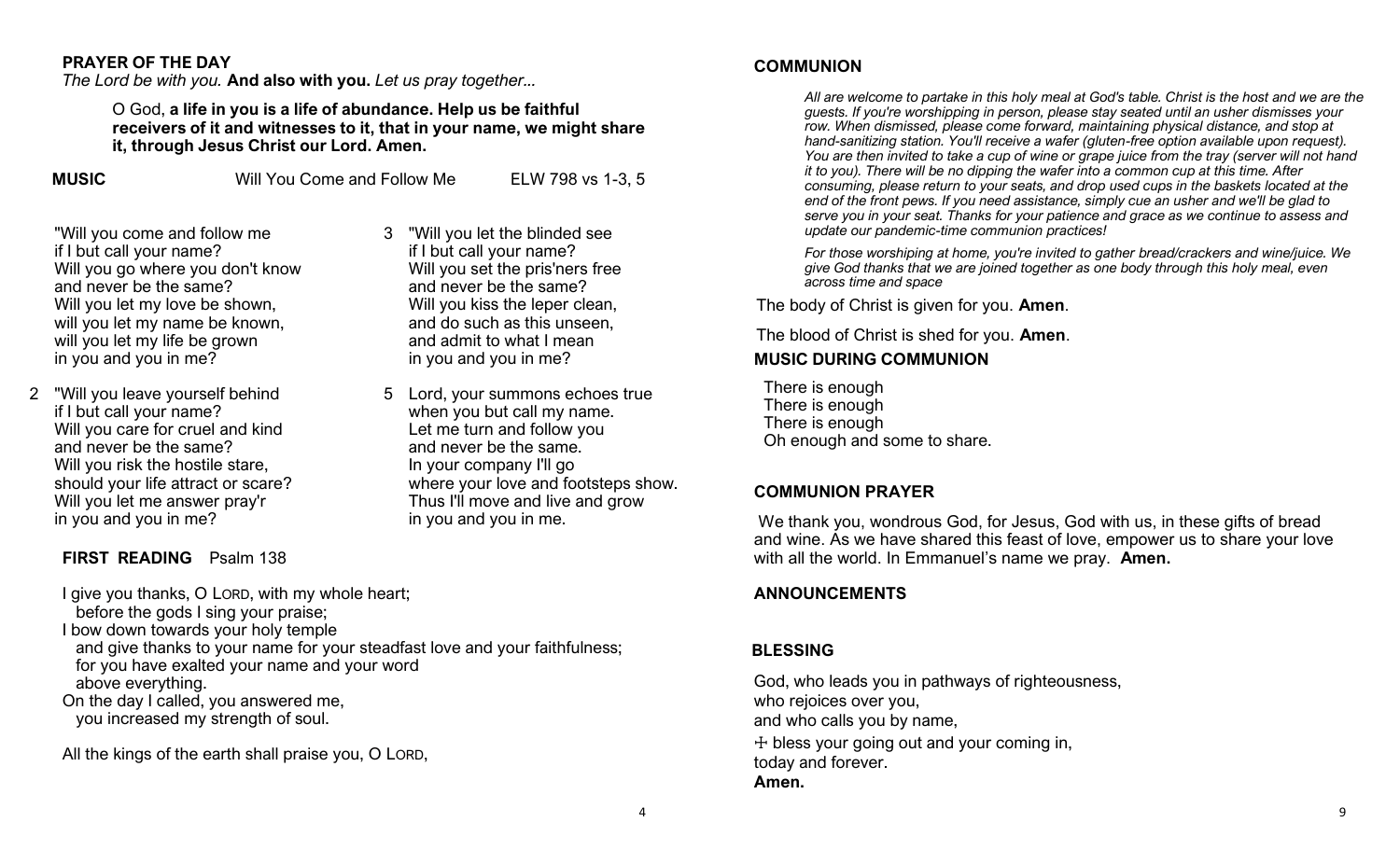Leader: The word of the Lord **All: Thanks be to God**

 for they have heard the words of your mouth. They shall sing of the ways of the LORD, for great is the glory of the LORD. For though the LORD is high, he regards the lowly; but the haughty he perceives from far away.

Though I walk in the midst of trouble, you preserve me against the wrath of my enemies; you stretch out your hand, and your right hand delivers me. The LORD will fulfil his purpose for me; your steadfast love, O LORD, endures for ever. Do not forsake the work of your hands.

> Leader: The word of the Lord **All: Thanks be to God**

#### **SECOND READING** 1 Corinthians 15:1-11

Now I should remind you, brothers and sisters, of the good news that I proclaimed to you, which you in turn received, in which also you stand, through which also you are being saved, if you hold firmly to the message that I proclaimed to you—unless you have come to believe in vain. For I handed on to you as of first importance what I in turn had received: that Christ died for our sins in accordance with the scriptures, and that he was buried, and that he was raised on the third day in accordance with the scriptures, and that he appeared to Cephas, then to the twelve. Then he appeared to more than five hundred brothers and sisters at one time, most of whom are still alive, though some have died. Then he appeared to James, then to all the apostles. Last of all, as to someone untimely born, he appeared also to me. For I am the least of the apostles, unfit to be called an apostle, because I persecuted the church of God. But by the grace of God I am what I am, and his grace towards me has not been in vain. On the contrary, I worked harder than any of them—though it was not I, but the grace of God that is with me. Whether then it was I or they, so we proclaim and so you have come to believe.Leader:

the cost afford more **Chorus**

us

What patience would wait as we constantly roam What Father so tender is calling us home He welcomes the weakest the vilest the poor Our sins they are many His mercy is more

#### **PRAYERS OF THE PEOPLE**

After each petition:

God of mercy, **Hear our prayer.**

#### **WORDS OF INSTITUNTION**

On the night in which he was betrayed, our Lord Jesus took bread, gave thanks; broke it, and gave it to his disciples, saying: Take and eat; this is my body, given for you. Do this for the remembrance of me. Again, after supper, he took the cup, gave thanks, and gave it for all to drink, saying: This cup is the new covenant in my blood, shed for you and for all people for the forgiveness of sin. Do this for the remembrance of me.

#### **LORD'S PRAYER**

And now let us pray together the prayer that Jesus taught us...

**Our Father, who art in heaven, hallowed be thy name, thy kingdom come, thy will be done, on earth as it is in heaven. Give us this day our daily bread; and forgive us our trespasses, as we forgive those who trespass against us; and lead us not into temptation, but deliver us from evil. For thine is the kingdom, and the power, and the glory, forever and ever. Amen.**

#### **MUSIC His Mercy Is More**

#### **Verse 1**

What love could remember no wrongs

we have done Omniscient all knowing He counts not their sum

Thrown into a sea without bottom or shore Our sins they are many His mercy is

more

#### **Verse 2**

5

#### **Verse 3**

What riches of kindness He lavished on His blood was the payment His life was We stood 'neath a debt we could never

Our sins they are many His mercy is

Praise the Lord His mercy is more Stronger than darkness new every morn

Our sins they are many His mercy is more